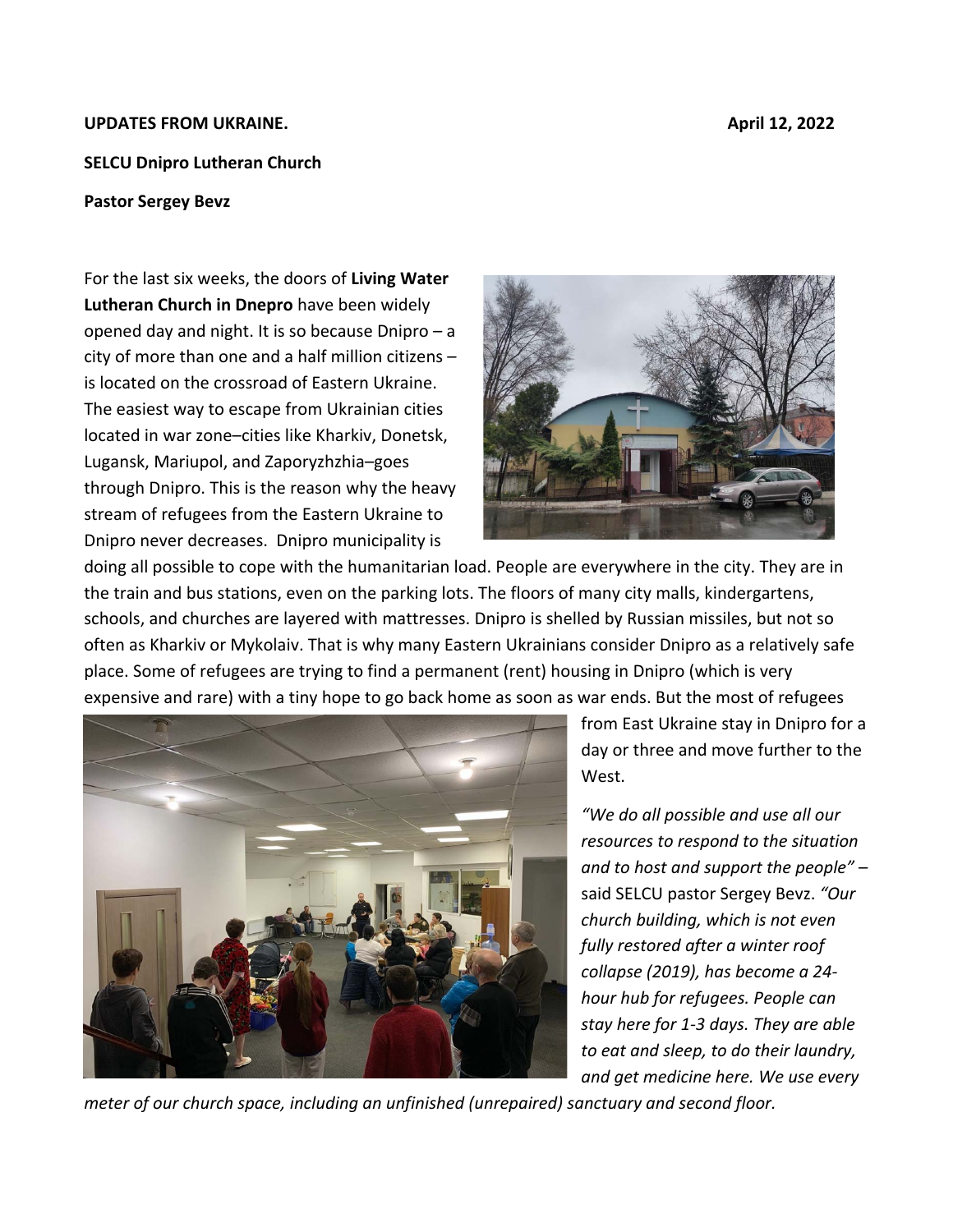*We have purchased a washing machine and a dryer; they work almost nonstop now. Now, we are urgently installing a shower and additional toilet in order to meet the basic needs of 20‐25 daily guests.* 

*"Our Mission House in Zoria (40 km away from Dnipro) is hosting refugees also. We witness a magnificent effect,"*  Pastor Sergey continues. *"Some people who watch our work on the sly are also open their homes for people and ask us to redirect refugees to them."*



*"For the last weeks,* Pastor Bevz said, "*our church hosted more than 200 people. Now, we have up to 25 people daily. I receive 200‐300 phone calls daily from those who search for a shelter. Every night we are fully packed. Unfortunately, we have no space to host more people. We meet people on the train station square and host them for a couple of days. We are searching for permanent housing for those who are able to pay the rent, or making a prepay. We supply those who have nothing at all. Our little church team consists of church members (who sent their families abroad) and volunteers living nearby."* 

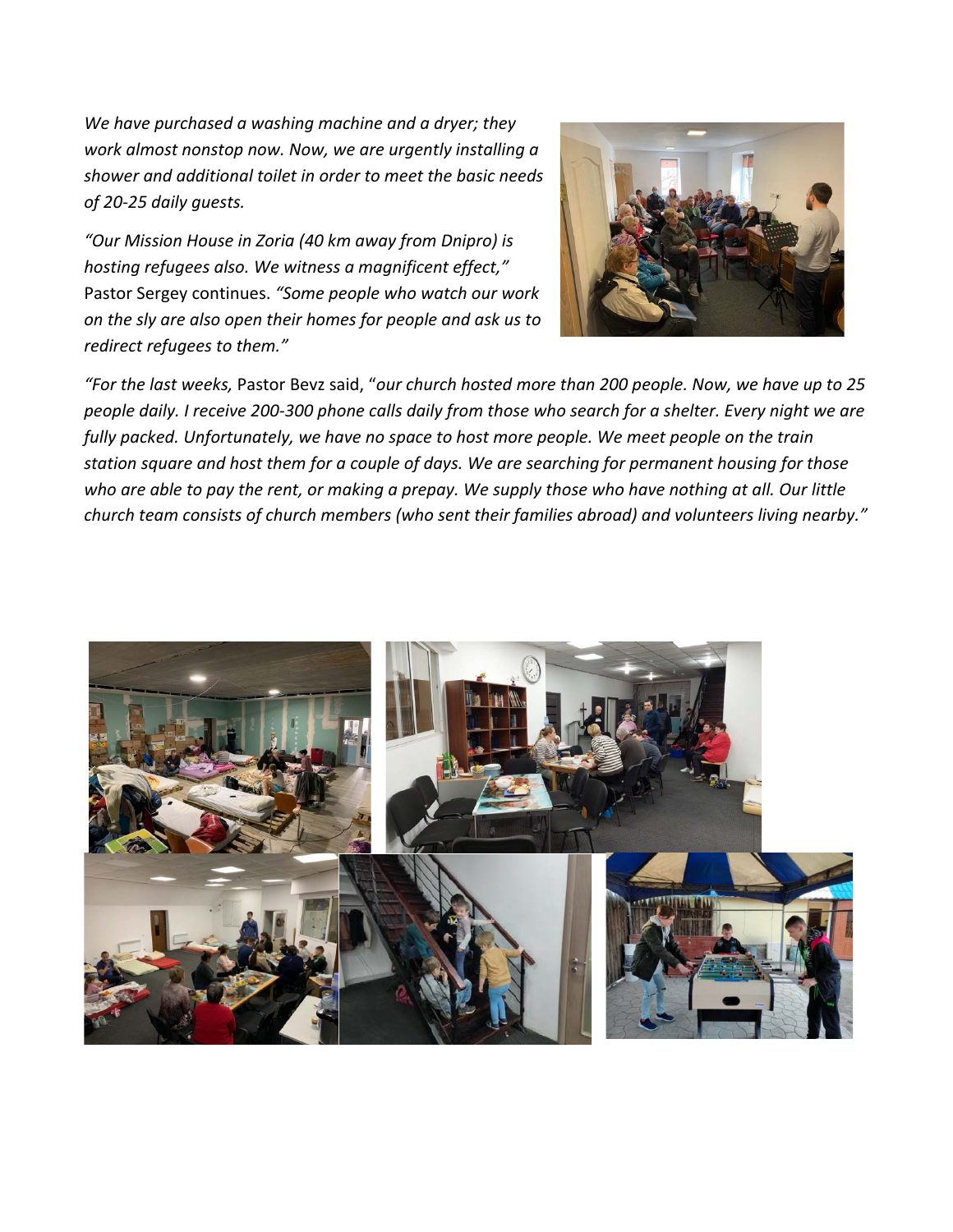*"Two weeks ago, our team was significantly strengthened when the SELCU sent us Pastor Valera Verba (from Nova Kakhovka). Now, we are able not only care for physical needs of people but also, and most importantly, to respond to spiritual needs and painful inner wounds of refugees. We are doing all possible to bear the burden of our fellow Ukrainians".* 

*On the weekend of April, 10‐11, SELCU Bishop Alexander Yurchenko made a trip from Odesa to Dnepro in order to support and inspire pastors Bevz and Verba and the remnants of the Dnepro congregation as well as to deliver necessary goods and food for people hosted in Living Water Lutheran Church."* 



*"Listening to our roomers, we hear many terrible stories of war. People are fearful and traumatized. Many of them stayed in dark and cold basements with no electricity or heating for a month. Women are often crying. Men are mostly silent. All of them have a psychical reflex to the loud sounds. All of them are happy for simple things: quietness, hot food, clean linens, electricity, and hot water. Most of them are very curious and open to the Gospel. Thus, we always have time for talks and questions."* 

No doubt, all involved in the ministry of Living Water Lutheran church are very tired physically and emotionally. This level of load is considered not normal, but necessary. To be useful for one's country and community is a deep desire of many in Ukraine. As a Church of Christ, we have a great opportunity to serve the people and to share the Good News about Our Savior in such a darkest and difficult time. We are crying with those who cry. We suffer with those who suffer. We narrate the Gospel to those who would dodge from listening it even a month ago. War has forced all of us to rethink many habitual things. On the background of brutality of Russian soldiers and ruined cities, the news of the crucified and resurrected Jesus sounds different… deeper, stronger, more important.